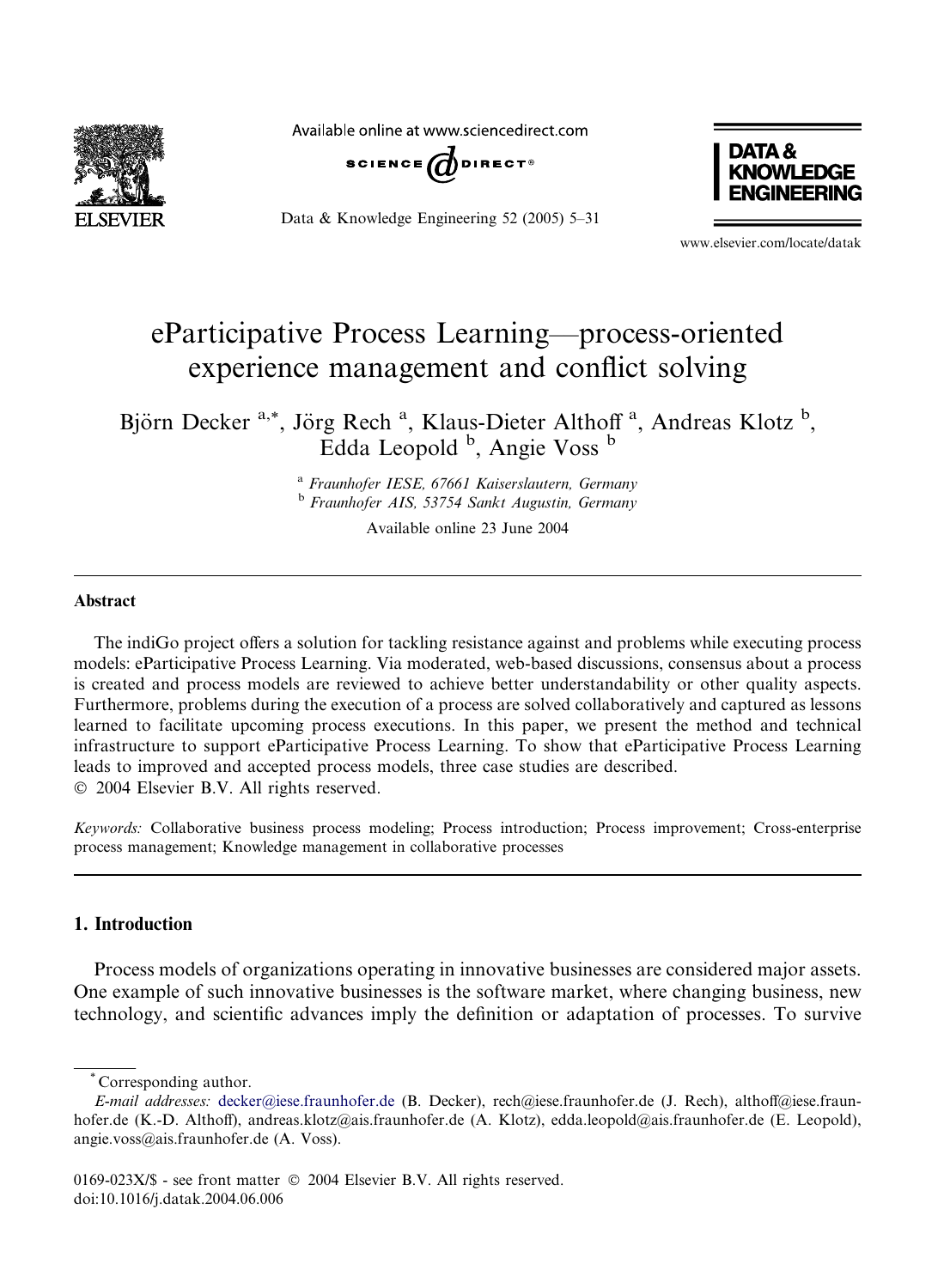these changes, process models need to be constantly inspected, evaluated, revised, and improved. Furthermore, they need to be enriched with lessons learned about their application in practice.

The approach of the BMBF-funded project indiGo––called eParticipative Process Learning––is to increase the applicability of such process models as well as to support their inspection and improvement. indiGo offers employees of an organization to engage in moderated discourses about the structure, content or execution of a process model. We define eParticipative Process Learning as a means to involve potentially all employees of an organization into consensus building about how a process should be executed, and to stimulate the sharing of process-related experience. indiGo provides a methodology and technical platform to enact eParticipative Process Learning within an organization. Via moderated, web-based discussions, (a) consensus about a process is built up, (b) process models are reviewed to achieve better understandability or other quality aspects, and (c) problems during the execution of a process are solved collaboratively and captured as lessons learned to facilitate upcoming process executions. These lessons learned are then stored in an experience base. By retrieving those lessons learned that fit to the context of a user, process execution is also supported by application experience. Methodology and Technology are a joint effort of two German Fraunhofer institutes: Fraunhofer IESE (Institute for Experimental Software Engineering) in Kaiserslautern and Fraunhofer AIS (Autonomous Intelligent Systems) in Sankt Augustin.

As depicted in Fig. 1, the process improvement in indiGo starts with an initial process model created by the Process Owners, i.e., employees responsible for this process model. This process model is annotated, discussed, and enriched with lessons learned via a web-based platform. Based on these contributions, the process model is reworked into an improved process model.

Both the developed methodology and the technology were evaluated between mid-2002 and 2003 through three case studies at IESE.



Fig. 1. Overview of eParticipative Process Learning.